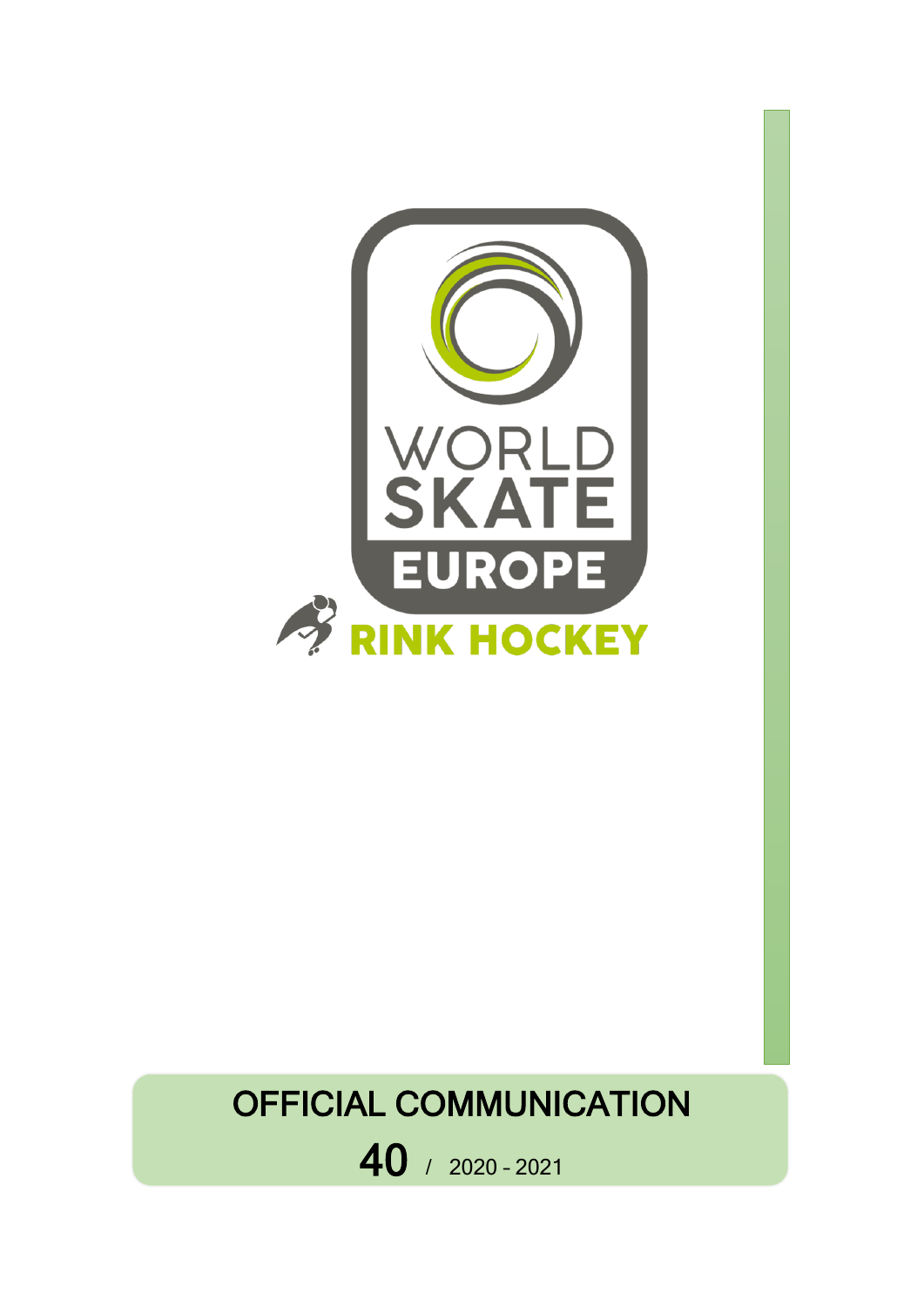

To : European CLUBS European Federations c/c : WS Europe – President – Mr Fernando Claro From : WS Europe Rink-Hockey - Chairman

# Object : CONDITIONS CONTINUATION OF THE EUROLEAGUE Competition

# **1. ORGANIZATION PROPOSAL**

The WSE-RH Committee is sending the proposal for the request relating to the organization of the "**Final Four EUROLEAGUE 2021**" to be held on **15th and 16th May 2021**. The deadline for submitting the proposal is **7 th April 2021**.

#### **2. FORMULA**

**Second phase**: Final Four

The first ranked teams of each group of the first phase and the best second team ranked among the three qualifying groups qualify to next phase.

The four qualified teams play a 4-way final, divided into:

**Semi-finals** – 2 games, based on the pairings where the winning teams enter the Final **Final** – Match in which the winner will be European Champion.

#### **3. REQUIREMENTS**

This proposal is reserved for all federations and their affiliated clubs the WSE-RH Committee can only accept proposals reported or directed by affiliated European Federations.

However, the federations concerned may decide to delegate, to one or more of their affiliated Clubs, the responsibility to submit the proposal for the organization of this event, formalizing to WSE-RH the decision with a document certified by the Federation in question.

The assignment of the organization of the event becomes final only after:

- The assent and favorable opinion of the WSE-RH Member responsible for the inspection of the proposed structure and verification complies with the required conditions.
- The payment relating to the economic provisions in force described in point **5.1** Economic offer.

#### **4. TERMS AND CONDITIONS**

The application for the proposal, signed by the Legal Representative, must be received by 24.00 on **April 7, 2021**.

Applications received after the deadline will not be taken into account.

The form concerning the application for the organization proposal is attached and must be sent to the WSE-RH Committee, duly completed on the company's letter head and signed by the legal representative.

A submission dossier including the logistical, organizational and promotional aspects of the event should be attached to the forms.

All proposals to be submitted to WSE-RH, detailed in the following points, must specify the following:

- Features of the venue
- The availability of the venue to be able to program the official training session reserved for each participating team.
- The games schedules, including the order and start times of each match.
- Hotel list available to accommodate participating teams indicating all the conditions established for each of them, in accordance with the provisions listed in point 4.4.
- A proposal, according to the WSE-RH 2020-21 Communication Regulation, concerning the conditions and procedures to be established for the media coverage of the event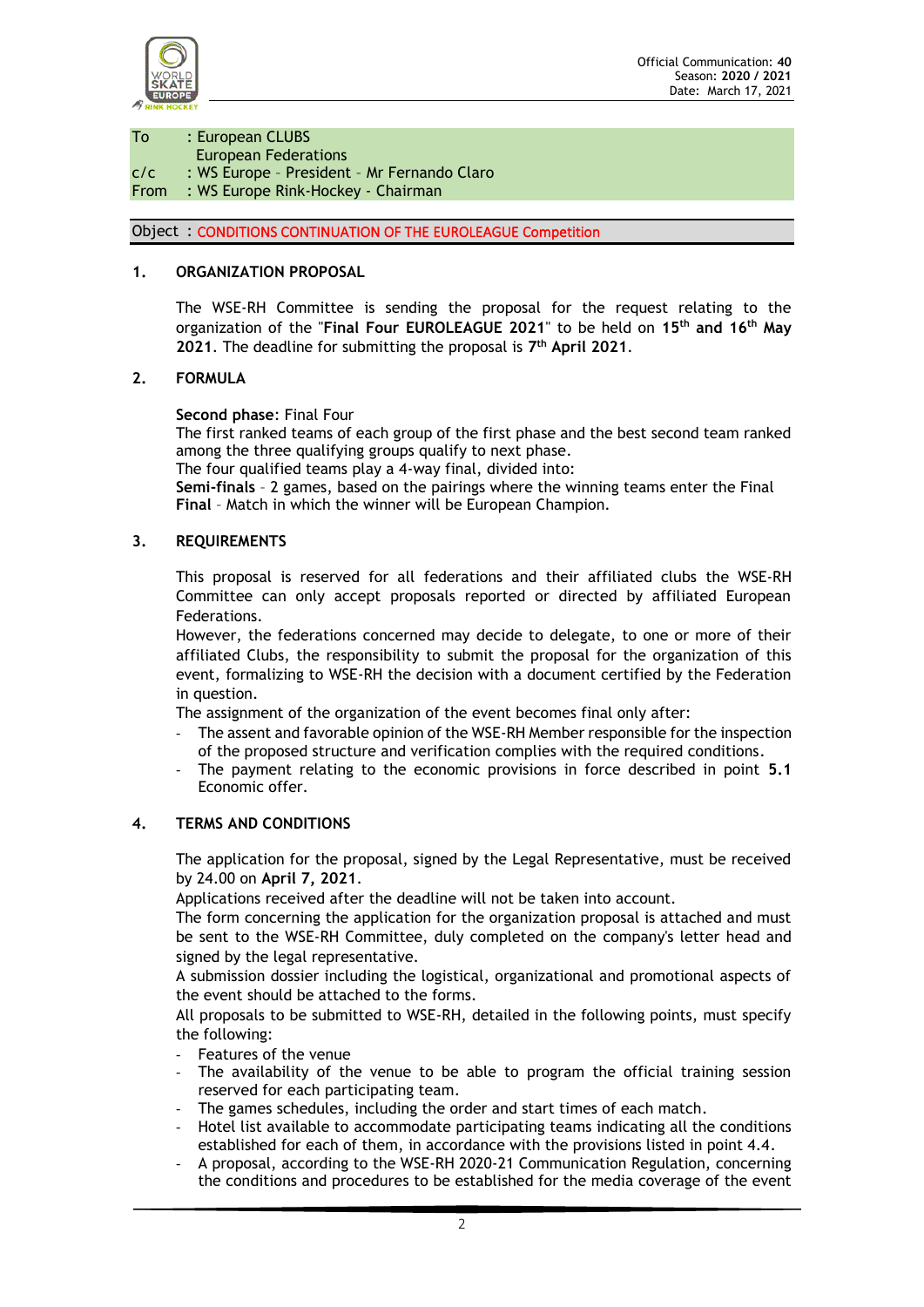

including the broadcast of all the matches of the event on television and/or on the internet.

The acquisition of insurance and other guarantees, in particular with regard to accidents that may occur with representatives of the teams, arbitrators, institutional representatives, spectators and/or employees of the organization of the event.

# **4.1 THE VENUE**

The sports facility must be approved by the National Federation and must comply with the rules and obligations laid down in international regulation.

The proposal must contain the following information:

- Feature of sports facility
- Size of the rink
- type of surface area
- Seating capacity
- Lines on the rink (in addition to hockey lines)
- Features Light system
- Number of locker rooms
- Electronic scoreboard / video wall and projections
- Sound diffusion system
- Press stand
- Press room
- Anti-doping testing room
- Covid-19 Test Room
- Infirmary Room
- Exclusive WSERH Work Room
- Information related to the parking of the plant
- Access to teams and referees

## **4.2 AIRPORT – STATION – HOSPITAL**

You should enter information about:

- Nearest International Airport
- Train station
- Nearest hospital

# **4.3 HOTEL**

You must submit a list of available hotels, in accordance with the provisions listed in 4.4 and the WSE-RH Guidelines, to accommodate the participating teams, indicating:

- The price and conditions of payment and reservations established by each of them
- Distance from the hotel to the venue
- Number of hotel rooms
- Price for single or double rooms
- Price for full board and half board treatment
- Booking and payment conditions set by each of them
- Hotel contacts

# **4.4 COVID-19 BUBBLE OBLIGATION**

The Organizer must prepare for the conduct of the competition, to ensure safety for everyone, the "Covid Bubble".

A system of homogeneous groups, the sole objective of which is to limit contact with the outside world and the sharing of physical spaces during the event.

It is necessary to propose a Hotel where you can host all the teams, the referees, the WSE Committee, media operators, insiders, which guarantees the management of the "Bubble", during every day of the event.

- Hotel : one plan for each participating team
- Dining room : divided (not buffet or buffet for each team) or space for each team or group of insiders
- Protocol of access to the hotel, transport and sports facility
- Provisions for procedures for transport to the sports facility (differentiated means of transport)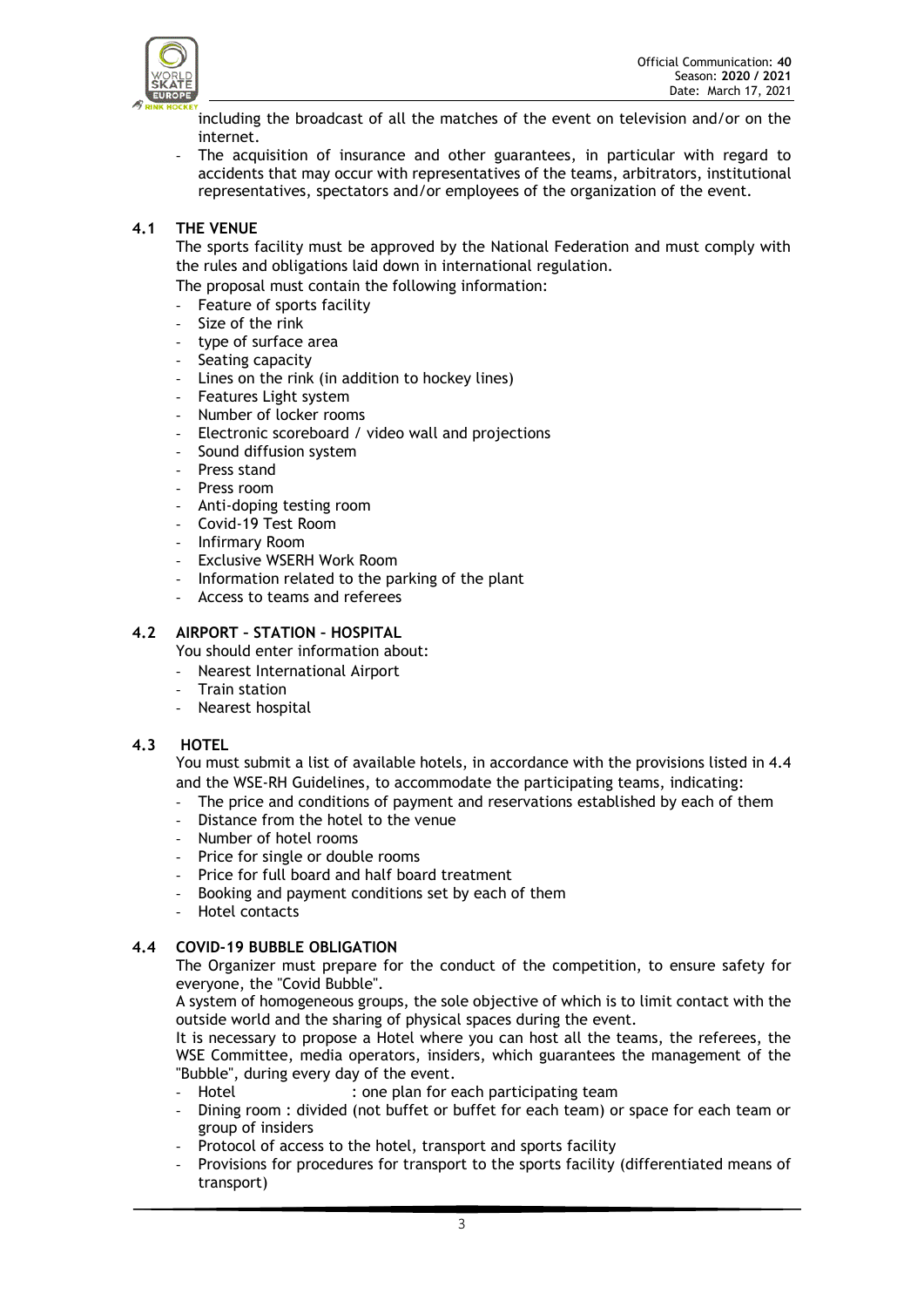

- Definition of dedicated space for Covid- 19 Area
- Execution and validation Of Quick Tests, for the various categories of "Bubbles" for the duration of the competition, according to the specific indications
- Compliance with all Covid protocols in force

#### **5. ECONOMIC PROVISIONS**

#### **5.1 ECONOMIC OFFER**

The Organizer, for this qualifying phase of the competition, must pay an economic offer of **€ 5.000**, in favor of WSE-RH

#### **5.2 ECONOMIC CONTRIBUTION**

- The Organizer of the event must pay the following contributions to the WSE-RH Committee:
- **a)** Payment of the referee's fee of the event of **€ 1.200** per referee fee
- **b)** Payment of the Trophy of the competition of **€ 2.632,45** *(with TVA)* The deadline for payment is set for **May 3, 2021**
- **c)** Payment Travel expenses, room and board to the following persons:
- WSE-RH member responsible for on-the-spot inspection for the award of the contract.
- Referees designated for the event (**6 referees**)
- Charmain WSE-RH
- 4 WSE-RH members during the period of stay for the event
- **d)** The costs incurred, relating to the PCR tests of all the persons listed in point C.
- **e)** The purchase of Quick Tests, to be carried out according to the provisions of the updated Covid-19 Protocol, as described in point 10.1.2. of this document and according to the current rules
- **f)** The Medical Personnel, (Doctor and Paramedic) who will have to perform and validate the Quick Tests during the competition.

#### **6. LOGISTICS – Requirements and Services**

- The technical management of the event is the exclusive competence of WSE-RH.
- Each Club must provide for the expenses regarding travel, transport, food and accommodation and the execution of the Quick Test for each member of the team, during the competition, as provided for in the updated Covid-19

The Organizer must provide for:

#### **Organization**

- Carry out with your own autonomy means and persons, the operations related to the organization and promotion of the event and the activities related to the event

#### **Transport**

- Provide WSE-RH members with a 5-7 seat vehicle during their stay.
- Provide WSE-RH's press office with a vehicle during their stay.
- Provide of transport necessary for the transfer of designated arbitrators between:

The nearest international airport and hotel accommodation (and vice versa) The Hotel, the Restaurant and the gaming system (and vice versa)

## **Antidoping control**

- The costs related to the "Doping" control tests for 1 (one) player of each team participating in the 2 (two) semi-final matches, which must be guaranteed by the Federation to which the Organizer belongs.

#### **Health Service**

- Compliance with all provisions relating to medical precautions – which are mandatory in all European competitions under the jurisdiction of WSE-RH, which must be explicitly carried out by the Organizer ensuring: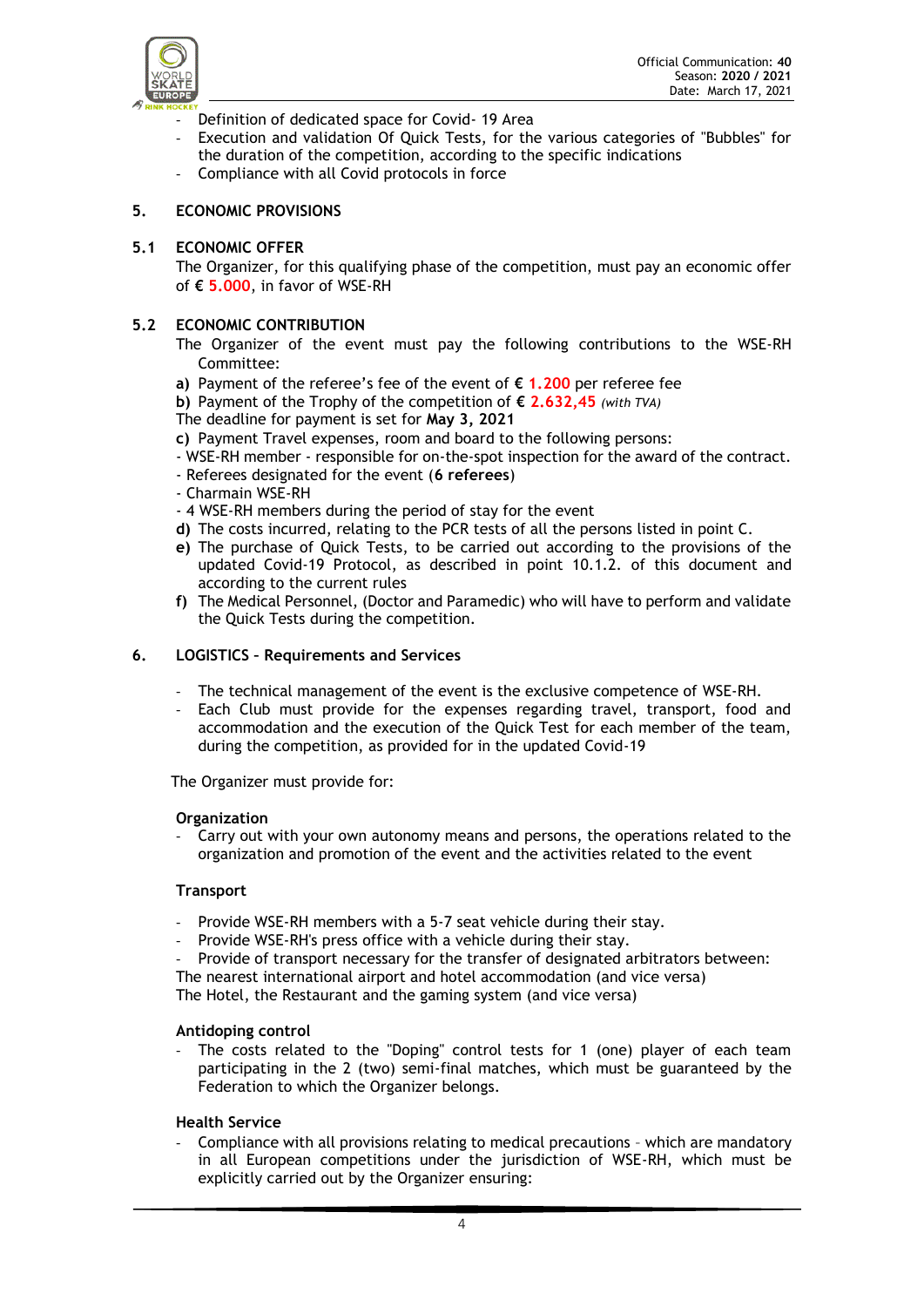

- a separate room, prepared for the execution of the "Anti-doping controls"
- availability in the premises where the event of at least one defibrillator takes place
- the presence of a medicalized ambulance, as well as the constant presence of a doctor at the site of the event, throughout the duration of the competition
- Information (address and contacts) of the hospital closest to the event venue.

## **Area Covid-19**

Make available from the day before the start of the event a reserved room, in compliance with all hygiene and health regulations, in order to carry out the Rapid Tests, as provided for in the WSE-RH Guidelines.

#### **Meeting room**

- Make available for the duration of the event, a meeting room, possibly near the venue, able to hold 30 people.

## **Public safety**

- Compliance with all provisions relating to safety precautions, in particular:
- the presence, throughout the event, of a public or private security service.
- Effective protection of the reserved area (benches, official table), protecting against problems that may occur with the public
- The delimitation, with the placement of static or dividing barriers, of access to the reserved airways from the official table, access to the benches of each team, to the changing rooms.
- take all necessary precautions agreed with the Public Safety Authorities so that there are no restrictions on the entry into the venue of the fans concerned, within the capacity number limit.
- Compliance with all provisions relating to safety precautions, in particular:
- the presence, throughout the event, of a public or private security service.
- Effective protection of the reserved area (benches, official table), protecting against problems that may occur with the public
- The delimitation, with the placement of static or dividing barriers, of access to the reserved airways from the official table, access to the benches of each team, to the changing rooms.
- take all necessary precautions agreed with the Public Safety Authorities so that there are no restrictions on the entry into the stadium of the fans concerned, within the capacity number limit.

**The Organizer must take charge of any other fulfillment necessary to carry out the event in relation to the regulatory regulations of WSE-RH.**

#### **7. MARKETING AND COMMUNICATION – Requirements and Services**

#### **Advertising spaces**

30% of the management of advertising space on the game track is reserved for WSE-RH. The rights to the receipts deriving from the sale of tickets are reserved for the Organizer. The organizing committee must plan the planning of the advertising banners in good time before the event, according to the provisions described above to be approved by the WSERH Marketing Manager.

#### **The Organizer must ensure:**

- The installation of the promotional spaces on the track of WSE-RH and at the end of the event, the sending of the promotional material provided (exclusively by express courier and at your own expense) to the location that will be indicated by the WSE-RH referents

#### **Internet**

- Availability of a Wi-Fi internet connection with authentication exclusively dedicated to accredited press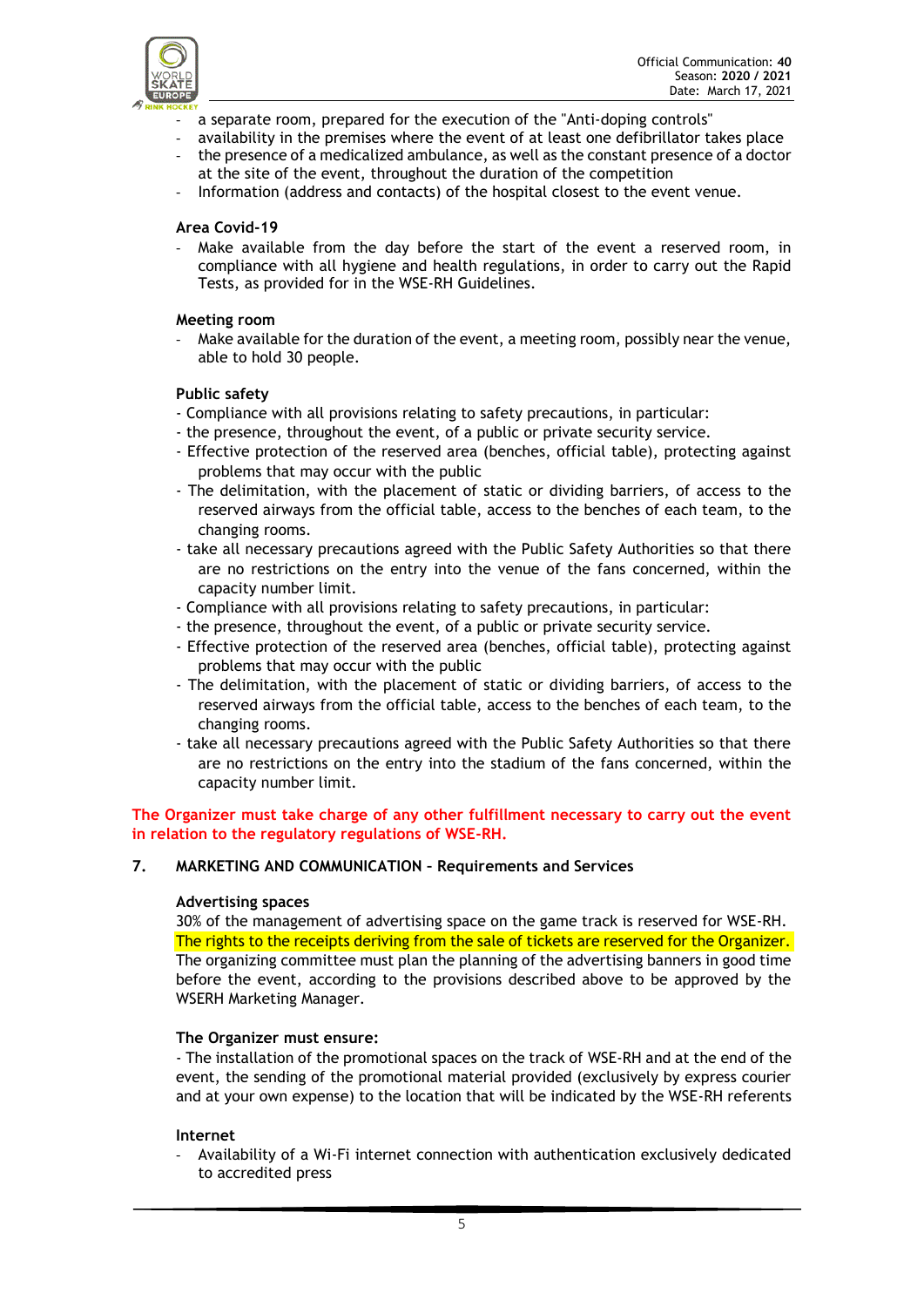- The internet connection for accredited press must operate both in the press room, in the press office and in the Press stand.
- Availability of a Wi-Fi internet connection with authentication exclusively for WSE-RH members that is admissible both on the rink and also in the room dedicated exclusively to WSE-RH
- Availability of an internet connection an Ethernet cable directed to the router on the official game table on the rink

- The Organizer must provide a connection capacity depending on the number of credentials issued to the media, so as not to overload the entire network and avoid line blackouts

# **Press Room**

A press room must be set up for journalists, with the preparation of the same with at least 20 chairs, table and chairs, as well as amplification system, for the people who will be interviewed.

The room should be located near the rink and equipped with tables and chairs, electricity connections, dedicated photocopier.

In order to ensure the personal safety and equipment of journalists-photographers, entry into the press room must always be subject to the control of security personnel who will also have to verify accreditations.

It must be regularly served with basic necessities for accredited press (water, etc).

It is necessary the presence of a backdrop, equal to the size of the table of respondents that in any case must have a minimum length of 4 meters to accommodate from 2 to 4 guests at the same time (in compliance with Covid regulations.)

The graphics will be proposed by the organizing committee to the WSE-RH Marketing Manager and subsequently approved.

## **Press stand**

A press stand must be set up with full visibility of the rink, reserved for accredited journalists and equipped with Wi-Fi connection, electricity capable at least of 30 people. Each place will be marked throughout the event by a personal name that will be decided by the WSE-RH Press Office and the organizing press office, except for the last day of the game, where the WSE-RH press office in collaboration with the organizing press office, will have the right to change the order of places according to the requests received.

# **Mix Zone**

It is necessary to set up on the track, a mixed area, for the realization of interviews for and after the games, which can only be used by TV production and the accredited press. The presence of a backdrop of at least 3 meters x 3 meters is required: the graphics will be proposed by the organizing committee to the Marketing Manager of WSE-RH and subsequently it will be validated

#### **Press officer**

The Organizing Committee must appoint a local Press Officer (necessarily a journalist) who will be:

- responsible for local communication,

- the reference for WSE-RH in the resolution of communication problems

- the head of communication for the press of his country, adequately advertising the event.

#### **8. TV PRODUCTION**

**The WSE-RH Committee shall, for this competition, insert the derogation relating to point 1.3 TELEVISION PRODUCTION AND TRANSMISSION OF THE MAIN EUROPEAN HOCKEY EVENTS IN THE WSE-RH 2020-21 Communication Regulation as follows:**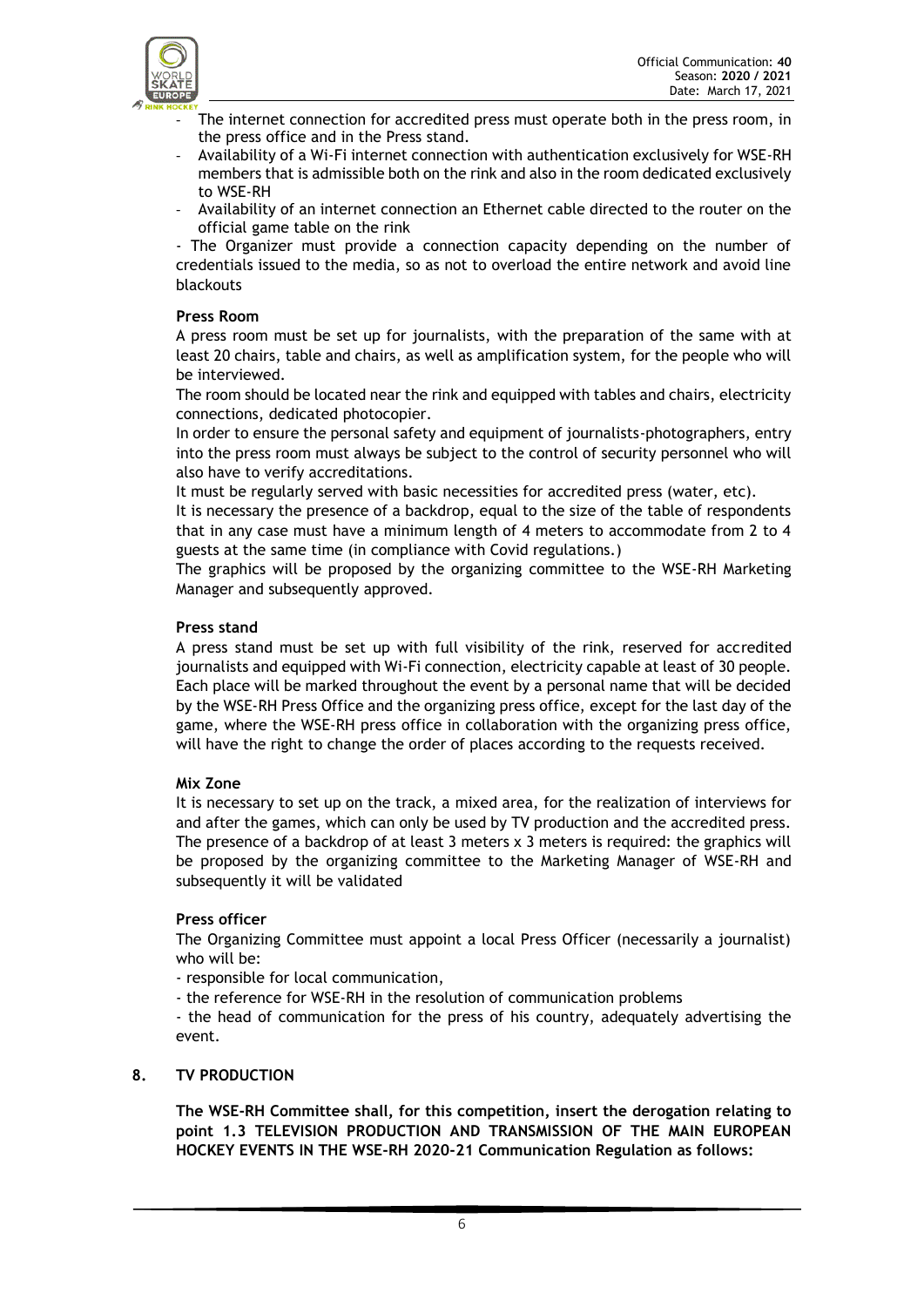

The WSE, as the representative of the World Skate of the negotiation and sale of television rights in any country, **exclusively for this competition EUROLEAGUE 2021, will not request any negotiation**, leaving it to the organizer.

For the rest, the Rules of Procedure shall apply as follows:

1.3.1 The submission, for the approval of the WSE-RH, of a written proposal are as follows as required by the WSE-RH 2020-21 Communication Regulation

(1) Information concerning:

• The person in charge must ensure – in accordance with the standards specified by WSE-RH – the television production of all the matches of the rink hockey matches in question, according to the technical and audio/video quality specifications that will be made known to the Organizer by WSE-RH

• The television channel responsible for ensuring television broadcasts, which will be limited to the country where the event takes place

(2) Submission of the declaration of the responsible for television production of the event, when formally undertakings to WSE-RH:

• Ensure the transmission of the "web streaming signal" so that WORLD SKATE EUROPE TV (http://europe.worldskate.tv) can guarantee, live, the broadcast (open and free) of each hockey game on the track of the same event

• Ensure the transmission of the "satellite signal" necessary to ensure the transmission of any batch of the competition in question by different countries from the host country, depending on the specific requests previously and formally authorized by WSE-RH.

• Ensure the technical requirements (quality audio/video, etc) as indicated specifically for every event from WSE-RH communication department

If the Organizer does not take into account the above, the WSE-RH Committee will apply point 1.3.2 of the WSE-RH 2020-21 Communication Regulation for the assignment of this event.

# **9. PRIORITY CRITERIA FOR THE ASSIGNMENT OF THE EVENT**

The WSE-RH Committee will take into account, for the award criterion, the submission of the projects submitted, with the aim of ensuring the best organization of the event in question, evaluating the proposals that present:

- Pre-event activities: presentation, promotional activities related to the event, etc.
- Pre-event promotion activities
- Promotion in the media
- Graphic documentation
- Preparation of the event
- Activities parallel to the event

- Image and marketing proposals that promote and show

Branding related to the event (branding installation, event branding, accreditations, etc.)

Image proposal of the award ceremony of the event

Elements associated with the event: championship websites and social networks, news and content of the competition

#### **10. IMPLEMENTATION AND COMPLIANCE WITH COVID PROTOCOL GUIDELINES**

The Organizer must implement and enforce all the provisions that will be in force at the time of the event regarding the WSE-RH Guidelines for regulating measures to fight and contain the spread of Covid-19.

#### **10.1 Requirements**